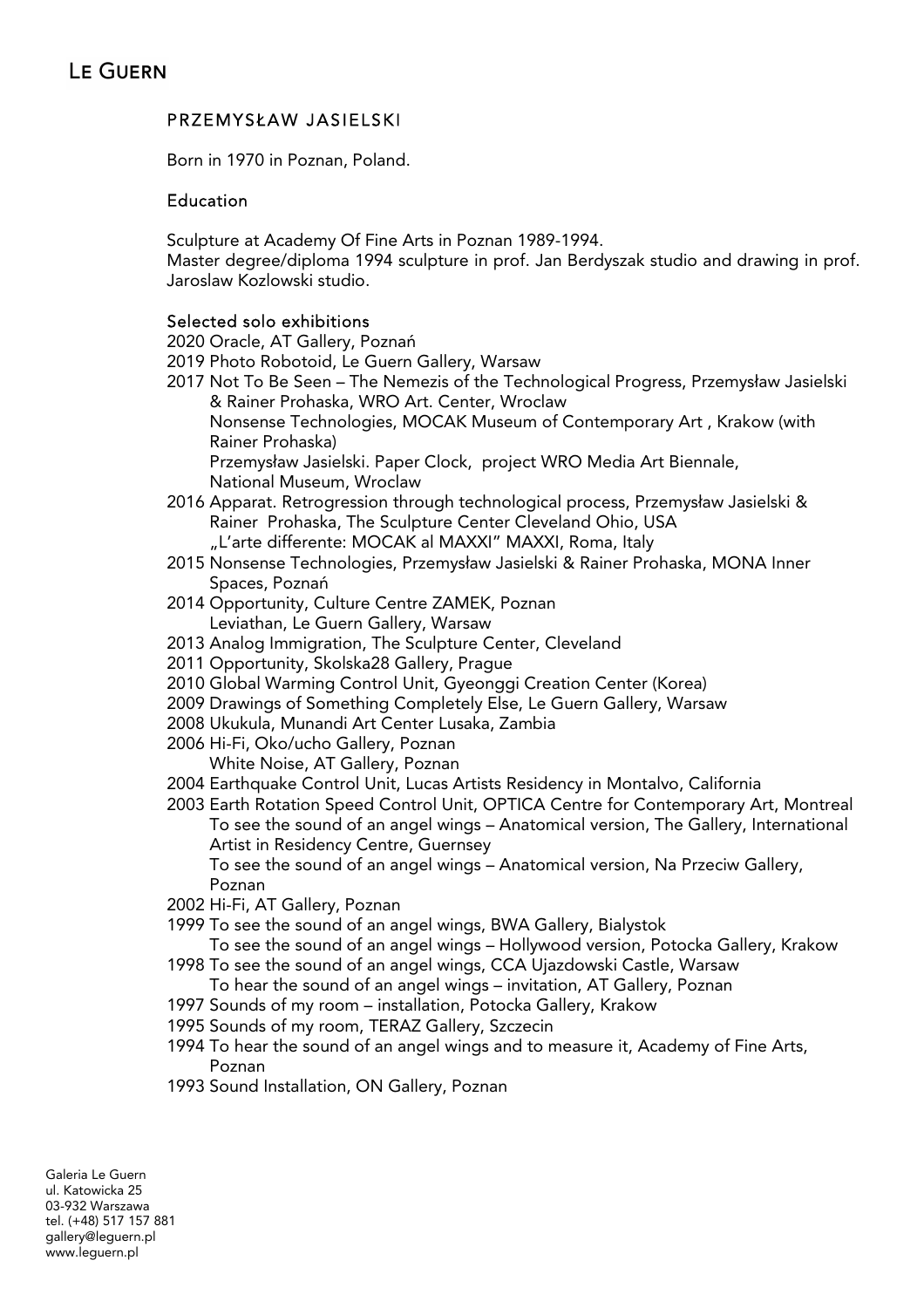## Selected group exhibitions

- 2019 Lux Aeterna. ISEA, Gwangju, Korea
- 2019 Posthuman\_Data, HAT Research Center/PCSS, Poznań
- 2018 do it, Superkurator, WI-MA, Łódź
- 2014 Machined Senses, The Sculpture Center, Cleveland
- 2013 Black Suns, Galeria Wschodnia, Lodz
	- Transnature Is Here "Leviathan", Malta Festival, Poznan
- 2011 Not In Place White Noise, CCA Ujazdowski Castle, Warsaw
- 2008 8784h Project, X-RAY Gallery, Lubon
- 2007 At last, Something new! Collections of Modern art from Malopolska, National Museum, Cracow
- 2006 151206, Oko/Ucho Gallery, Poznan
- 2005 Art Poznań
- 2004 Reading the space, Plastyfikatory Gallery, Lubon Nature of/and art, Bunkier Sztuki, Krakow
- 2003 Lightness of things, CCA Ujazdowski Castle, Warsaw Art of III RP, CRP Oronsko
- 2002 BlackandWhite, AT Gallery, Poznan
- 2001 MCS InnerSpaces Poznan
- 2000 MCS InnerSpaces, Poznan New Media Art from Poland, Oldenburg
- 1999 30/30, AT Gallery, Poznan
- 1998 Partie 6, Drewen
- 1996 Polimetrie, BWA Gallery, Wroclaw Generation 96, BWA Gallery, Katowice
- 1995 5362m3 Gallery, Mosina Space and dimensions, MCS Poznan
- 1993 Ideas without ideology, CCA Ujazdowski Castle, Warsaw
- 1992 Projekt Istropolitana, Bratislava Sites no sites, Polish Sculpture Centre Oronsko
- 1991 CRP Oronsko Two Studios, BWA Gallery, Bialystok

### Awards/Residencies

2010 Residency in Gyeonggi Creation Center (Korea)

- 2006 direct, non institutional cooperation between artists from Poland, England and US ("151206" exhibition)
- 2004 CEC ArtsLink Fellowship
- 2004 Lucas Artists Residency, Montalvo, Kalifornia
- 2003 Guernsey (Wielka Brytania), The Gallery, International Artist in Residency Center 1995 President of Poznan Prize for Young Artists

### Exhibition catalogues

Przemysław Jasielski. Hi-Fi, OKO/UCHO Gallery, text: A. Jasielska, Poznan 2006

Przemysław Jasielski. Earthquake Control Unit, Montalvo Arts Center, text: Sebastian Cichocki, Saratoga 2004

Przemysław Jasielski. Earth Rotation Speed Control Unit, OPTICA Gallery, text: Masza Potocka, Montreal 2003

Jacek Kijewski. Przemysław Jasielski. Maciej Mazur, Inner Spaces, text: Jacek Zydorowicz, Poznan 2001

# Articles

Galeria Le Guern ul. Katowicka 25 03-932 Warszawa tel. (+48) 517 157 881 gallery@leguern.pl www.leguern.pl